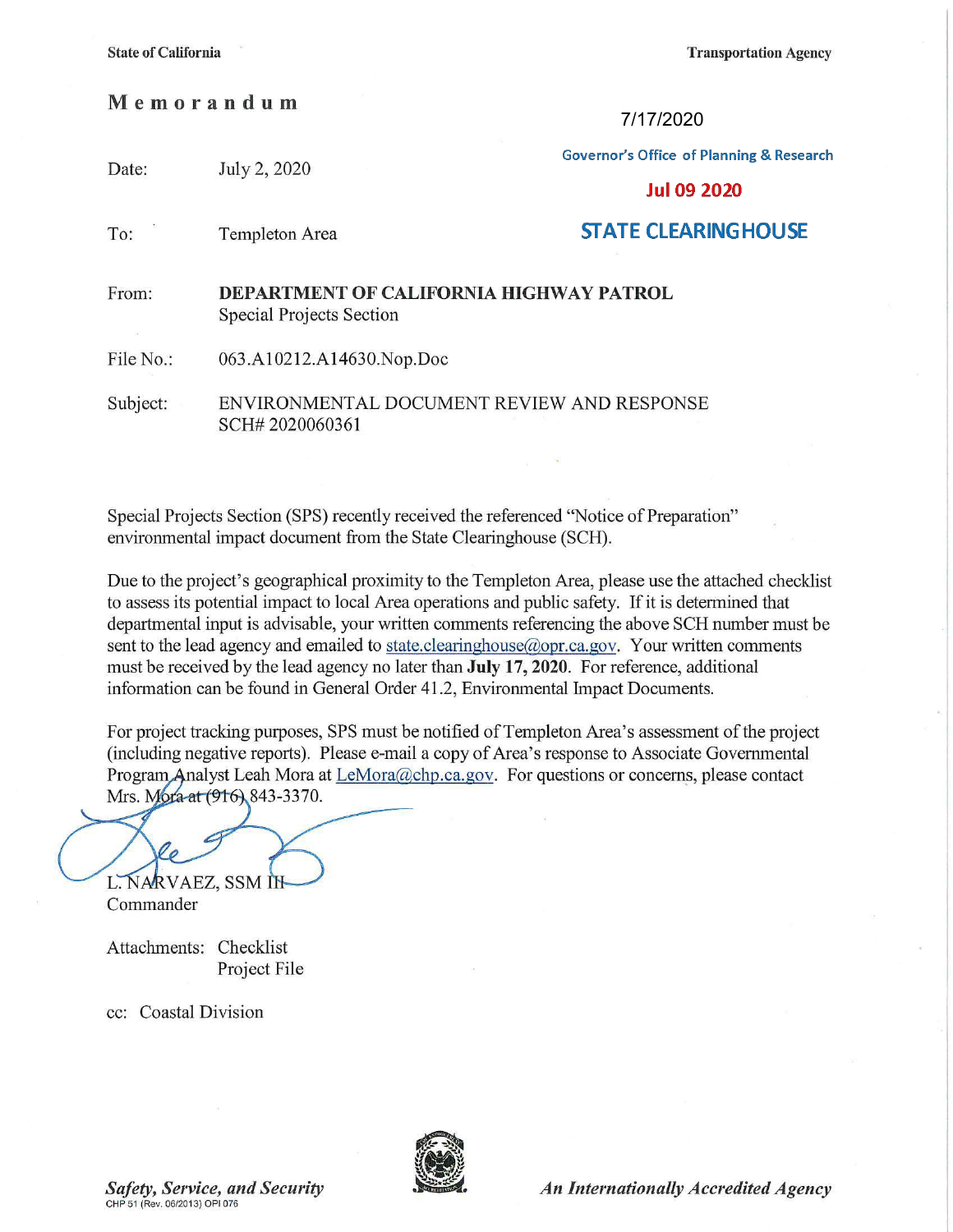## *Appendix C*

## **Notice of Completion** & **Environmental Document Transmittal**

*Mail to: State Clearinghouse, P.O. Box 3044, Sacramento, CA 95812-3044* (916) 445-0613 *For Hand Delivery/Street Address:* 1400 Tenth Street, Sacramento, CA 95814 **SCH #** 

| Project Title: Phillips 66 Santa Margarita Remedlation Project PMTG2019-00065 Environmental Impact Report Notice of Preparation                                                                            |                                                                                                                                                                                                                                                                                                              |                                                                                                                           |                                                   |                                                                                                                                                              |  |
|------------------------------------------------------------------------------------------------------------------------------------------------------------------------------------------------------------|--------------------------------------------------------------------------------------------------------------------------------------------------------------------------------------------------------------------------------------------------------------------------------------------------------------|---------------------------------------------------------------------------------------------------------------------------|---------------------------------------------------|--------------------------------------------------------------------------------------------------------------------------------------------------------------|--|
| Lead Agency: County of San Luis Obispo Dept. of Planning & Building                                                                                                                                        |                                                                                                                                                                                                                                                                                                              | Contact Person: Cindy Chambers - cchambers@co.slo.ca.us                                                                   |                                                   |                                                                                                                                                              |  |
| Mailing Address: 976 Osos Street Room 300                                                                                                                                                                  |                                                                                                                                                                                                                                                                                                              |                                                                                                                           | Phone: (805) 781-5608                             |                                                                                                                                                              |  |
| City: San Luis Obispo, CA                                                                                                                                                                                  | Zip: 93408                                                                                                                                                                                                                                                                                                   | County: San Luis Obispo                                                                                                   |                                                   |                                                                                                                                                              |  |
|                                                                                                                                                                                                            |                                                                                                                                                                                                                                                                                                              |                                                                                                                           |                                                   |                                                                                                                                                              |  |
| Project Location: County; San Luis Obispo                                                                                                                                                                  |                                                                                                                                                                                                                                                                                                              | City/Nearest Community: Santa Margarita                                                                                   |                                                   |                                                                                                                                                              |  |
| Cross Streets: Yerba Buena Ave, between US 101 and El Camino Real                                                                                                                                          |                                                                                                                                                                                                                                                                                                              |                                                                                                                           |                                                   | Zip Code:                                                                                                                                                    |  |
|                                                                                                                                                                                                            |                                                                                                                                                                                                                                                                                                              |                                                                                                                           |                                                   |                                                                                                                                                              |  |
| Assessor's Parcel No.: 070-091-036                                                                                                                                                                         |                                                                                                                                                                                                                                                                                                              |                                                                                                                           | Section: Twp.: Range: Base:                       |                                                                                                                                                              |  |
| State Hwy #: $\frac{0.3686}{0.1}$ State Hwy #: $\frac{0.36866}{0.1}$ US 101, SR 58<br>Within 2 Miles:                                                                                                      |                                                                                                                                                                                                                                                                                                              | Waterways; Salinas River                                                                                                  |                                                   |                                                                                                                                                              |  |
|                                                                                                                                                                                                            | Airports: Santa Margarita Ranch (private airstrip)                                                                                                                                                                                                                                                           |                                                                                                                           |                                                   | Railways: SPRR                                                                                                                                               |  |
|                                                                                                                                                                                                            |                                                                                                                                                                                                                                                                                                              |                                                                                                                           |                                                   |                                                                                                                                                              |  |
| <b>Document Type:</b><br>$CEQA:$ MOP<br>Early Cons<br>Neg Dec<br>Mit Neg Dec                                                                                                                               | Draft EIR<br>Supplement/Subsequent EIR<br>(Prior SCH No.) ________________<br>Other: Detection of the contract of the contract of the contract of the contract of the contract of the contract of the contract of the contract of the contract of the contract of the contract of the contract of the contra | NEPA:                                                                                                                     | NOI.<br>Other:<br>EA<br>Draft EIS<br><b>FONSI</b> | Joint Document<br><b>Final Document</b><br>Other:                                                                                                            |  |
| <b>Local Action Type:</b>                                                                                                                                                                                  |                                                                                                                                                                                                                                                                                                              |                                                                                                                           |                                                   |                                                                                                                                                              |  |
| General Plan Update<br>$\Box$<br>General Plan Amendment<br>General Plan Element<br>Community Plan                                                                                                          | $\Box$ Specific Plan<br>П<br>Master Plan<br>Planned Unit Development<br>$\Box$<br>Site Plan                                                                                                                                                                                                                  | Rezone<br>Prezone<br>Use Permit                                                                                           | Land Division (Subdivision, etc.)                 | Annexation<br>Redevelopment<br>Coastal Permit<br><b>Other:</b> Major Grading Permit                                                                          |  |
| <b>Development Type:</b>                                                                                                                                                                                   |                                                                                                                                                                                                                                                                                                              |                                                                                                                           |                                                   |                                                                                                                                                              |  |
| Residential: Units ______<br>Office:<br>Sq.ft.<br>Commercial:Sq.ft. Acres<br>Industrial: Sq.ft. _______ Acres _______ Employees _______<br>$\Box$ Educational:<br>Recreational:                            | Acres<br>$A$ cres $\_\_\_\_\_\_\_\$<br>Employees_______                                                                                                                                                                                                                                                      | $\Box$ Mining:<br>Ш<br>Power:                                                                                             | Mineral<br>Waste Treatment: Type                  | $\overline{\text{MW}}$<br>Type<br>MGD<br>Hazardous Waste: Type Hydrocarbon-contaminated soil removal                                                         |  |
| Water Facilities: Type                                                                                                                                                                                     | MGD                                                                                                                                                                                                                                                                                                          | Other: Major grading                                                                                                      |                                                   |                                                                                                                                                              |  |
|                                                                                                                                                                                                            |                                                                                                                                                                                                                                                                                                              |                                                                                                                           |                                                   |                                                                                                                                                              |  |
| <b>Project Issues Discussed in Document:</b>                                                                                                                                                               |                                                                                                                                                                                                                                                                                                              |                                                                                                                           |                                                   |                                                                                                                                                              |  |
| $\Box$ Aesthetic/Visual<br>$\Box$ Agricultural Land<br>Air Quality<br>Archeological/Historical<br><b>Biological Resources</b><br><b>Coastal Zone</b><br>Drainage/Absorption<br>$\Box$ Economic/Jobs        | Fiscal<br>Flood Plain/Flooding<br>Forest Land/Fire Hazard<br>Geologic/Seismic<br>Minerals<br>Noise<br>Population/Housing Balance <b>TE</b> Toxic/Hazardous<br>Public Services/Facilities                                                                                                                     | Recreation/Parks<br>Schools/Universities<br>Septic Systems<br>$\Box$ Sewer Capacity<br>Solid Waste<br>Traffic/Circulation | Soil Erosion/Compaction/Grading                   | Vegetation<br><b>Nater Quality</b><br>Water Supply/Groundwater<br>Wetland/Riparian<br>Growth Inducement<br>I Land Use<br>Cumulative Effects<br>$\Box$ Other: |  |
| Present Land Use/Zoning/General Plan Designation:                                                                                                                                                          |                                                                                                                                                                                                                                                                                                              |                                                                                                                           |                                                   |                                                                                                                                                              |  |
| Agriculture                                                                                                                                                                                                |                                                                                                                                                                                                                                                                                                              |                                                                                                                           |                                                   |                                                                                                                                                              |  |
| Project Description: (please use a separate page if necessary)                                                                                                                                             |                                                                                                                                                                                                                                                                                                              |                                                                                                                           |                                                   |                                                                                                                                                              |  |
| The County of San Luis Obispo as Lead Agency will prepare an Environmental Impact Report for a soil remediation grading project. The project is a request by Phillips 66 for a County Major Grading permit |                                                                                                                                                                                                                                                                                                              |                                                                                                                           |                                                   |                                                                                                                                                              |  |

The Courty of San Luis Obispo as Lead Agency will prepare an Environmental (mpact Report for a soir memoletion grading project, The project paids project as the project paility of the Security of San Luis Objects of or a C

of the North County Planning Area.<br>The proposed project may result in potentially significant environmental impacts relating and not limited to Cultural and Tribai Resources. This issue, together with the analysis of other

*Note:* The *State Clearinghouse will assign. identification numbers for all new projects. If a SCH number already exists for a project (e.g Notice of Preparation or previous draft document) please fill in.*